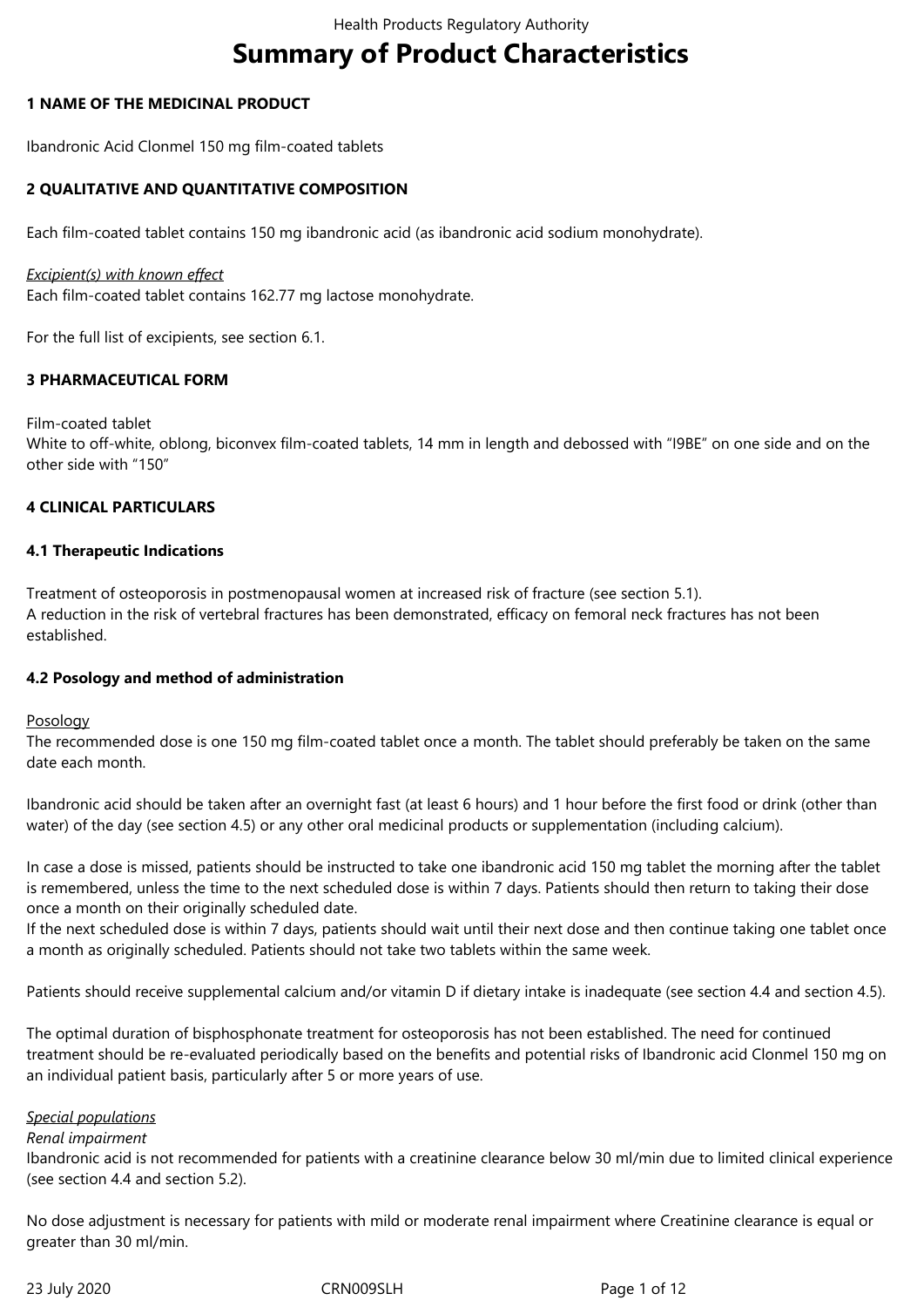*Hepatic impairment* No dose adjustment is required (see section 5.2).

# *Elderly (> 65 years)*

No dose adjustment is required (see section 5.2).

# *Paediatric population*

There is no relevant use of ibandronic acid in children below 18 years, and ibandronic acid was not studied in this population (see section 5.1 and section 5.2).

Method of administration For oral use.

- tablets should be swallowed whole with a glass of water (180 to 240 ml) while the patient is sitting or standing in an upright position. Water with a high concentration of calcium should not be used. If there is a concern regarding potentially high levels of calcium in the tap water (hard water), it is advised to use bottled water with a low mineral content.
- patients should not lie down for 1 hour after taking ibandronic acid.
- water is the only drink that should be taken with ibandronic acid.
- patients should not chew or suck the tablet, because of a potential for oropharyngeal ulceration.

# **4.3 Contraindications**

- hypersensitivity to the active substance or to any of the excipients listed in section 6.1.
- hypocalcaemia
- abnormalities of the oesophagus which delay oesophageal emptying such as stricture or achalasia
- inability to stand or sit upright for at least 60 minutes

# **4.4 Special warnings and precautions for use**

#### **Hypocalcaemia**

Existing hypocalcaemia must be corrected before starting ibandronic acid therapy. Other disturbances of bone and mineral metabolism should also be effectively treated. Adequate intake of calcium and vitamin D is important in all patients.

# Gastrointestinal irritation

Orally administered bisphosphonates may cause local irritation of the upper gastrointestinal mucosa. Because of these possible irritant effects and a potential for worsening of the underlying disease, caution should be used when ibandronic acid is given to patients with active upper gastrointestinal problems (e.g. known Barrett's oesophagus, dysphagia, other oesophageal diseases, gastritis, duodenitis or ulcers).

Adverse reactions such as oesophagitis, oesophageal ulcers and oesophageal erosions, in some cases severe and requiring hospitalisation, rarely with bleeding or followed by oesophageal stricture or perforation, have been reported in patients receiving treatment with oral bisphosphonates. The risk of severe oesophageal adverse experiences appears to be greater in patients who do not comply with the dosing instruction and/or who continue to take oral bisphosphonates after developing symptoms suggestive of oesophageal irritation. Patients should pay particular attention to and be able to comply with the dosing instructions (see section 4.2).

Physicians should be alert to any signs or symptoms signalling a possible oesophageal reaction and patients should be instructed to discontinue Ibandronic acid and seek medical attention if they develop dysphagia, odynophagia, retrosternal pain or new or worsening heartburn.

While no increased risk was observed in controlled clinical trials there have been post-marketing reports of gastric and duodenal ulcers with oral bisphosphonate use, some severe and with complications.

Since Non-steroidal Anti-Inflammatory medicinal products and bisphosphonates are both associated with gastrointestinal irritation, caution should be taken during concomitant administration.

Osteonecrosis of the jaw

23 July 2020 CRN009SLH Page 2 of 12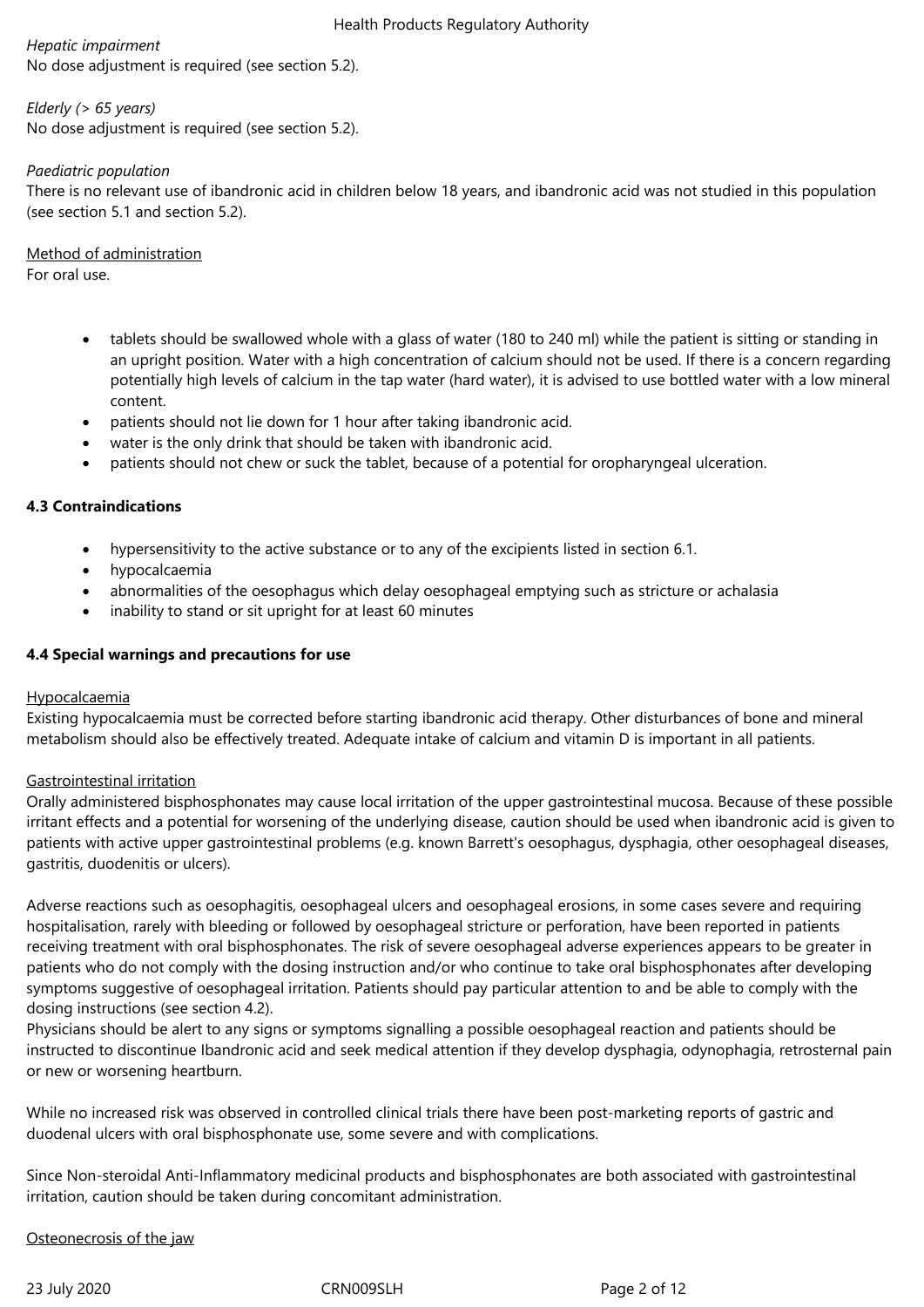Osteonecrosis of the jaw (ONJ) has been reported very rarely in the post-marketing setting in patients receiving ibandronic acid for osteoporosis (see section 4.8).

The start of treatment or of a new course of treatment should be delayed in patients with unhealed open soft tissue lesions in the mouth.

A dental examination with preventive dentistry and an individual benefit-risk assessment is recommended prior to treatment with ibandronic acid in patients with concomitant risk factors.

The following risk factors should be considered when evaluating a patient's risk of developing ONJ:

- potency of the medicinal product that inhibit bone resorption (higher risk for highly potent compounds), route of administration (higher risk for parenteral administration) and cumulative dose of bone resorption therapy
- cancer, co-morbid conditions (e.g. anaemia, coagulopathies, infection), smoking
- concomitant therapies: corticosteroids, chemotherapy, angiogenesis inhibitors, radiotherapy to head and neck
- poor oral hygiene, periodontal disease, poorly fitting dentures, history of dental disease, invasive dental procedures e.g. tooth extractions

All patients should be encouraged to maintain good oral hygiene, undergo routine dental check-ups, and immediately report any oral symptoms such as dental mobility, pain or swelling, or non-healing of sores or discharge during treatment with ibandronic acid. While on treatment, invasive dental procedures should be performed only after careful consideration and be avoided in close proximity to ibandronic acid administration.

The management plan of the patients who develop ONJ should be set up in close collaboration between the treating physician and a dentist or oral surgeon with expertise in ONJ. Temporary interruption of ibandronic acid treatment should be considered until the condition resolves and contributing risk factors are mitigated where possible.

## *Osteonecrosis of the external auditory canal*

Osteonecrosis of the external auditory canal has been reported with bisphosphonates, mainly in association with long-term therapy. Possible risk factors for osteonecrosis of the external auditory canal include steroid use and chemotherapy and/or local risk factors such as infection or trauma. The possibility of osteonecrosis of the external auditory canal should be considered in patients receiving bisphosphonates who present with ear symptoms including chronic ear infections.

#### Atypical fractures of the femur

Atypical subtrochanteric and diaphyseal femoral fractures have been reported with bisphosphonate therapy, primarily in patients receiving long-term treatment for osteoporosis. These transverse or short oblique fractures can occur anywhere along the femur from just below the lesser trochanter to just above the supracondylar flare. These fractures occur after minimal or no trauma and some patients experience thigh or groin pain, often associated with imaging features of stress fractures, weeks to months before presenting with a completed femoral fracture. Fractures are often bilateral; therefore the contralateral femur should be examined in bisphosphonate-treated patients who have sustained a femoral shaft fracture. Poor healing of these fractures has also been reported. Discontinuation of bisphosphonate therapy in patients suspected to have an atypical femur fracture should be considered pending evaluation of the patient, based on an individual benefit risk assessment. During bisphosphonate treatment patients should be advised to report any thigh, hip or groin pain and any patient presenting with such symptoms should be evaluated for an incomplete femur fracture.

#### Renal impairment

Due to limited clinical experience, ibandronic acid is not recommended for patients with a creatinine clearance below 30 ml/min (see section 5.2).

#### Excipients

Patients with rare hereditary problems of galactose intolerance, total lactase deficiency or glucose-galactose malabsorption should not take this medicinal product.

This medicinal product contains less than 1 mmol sodium (23 mg) per film-coated tablet, that is to say essentially 'sodium-free'.

#### **4.5 Interaction with other medicinal products and other forms of interactions**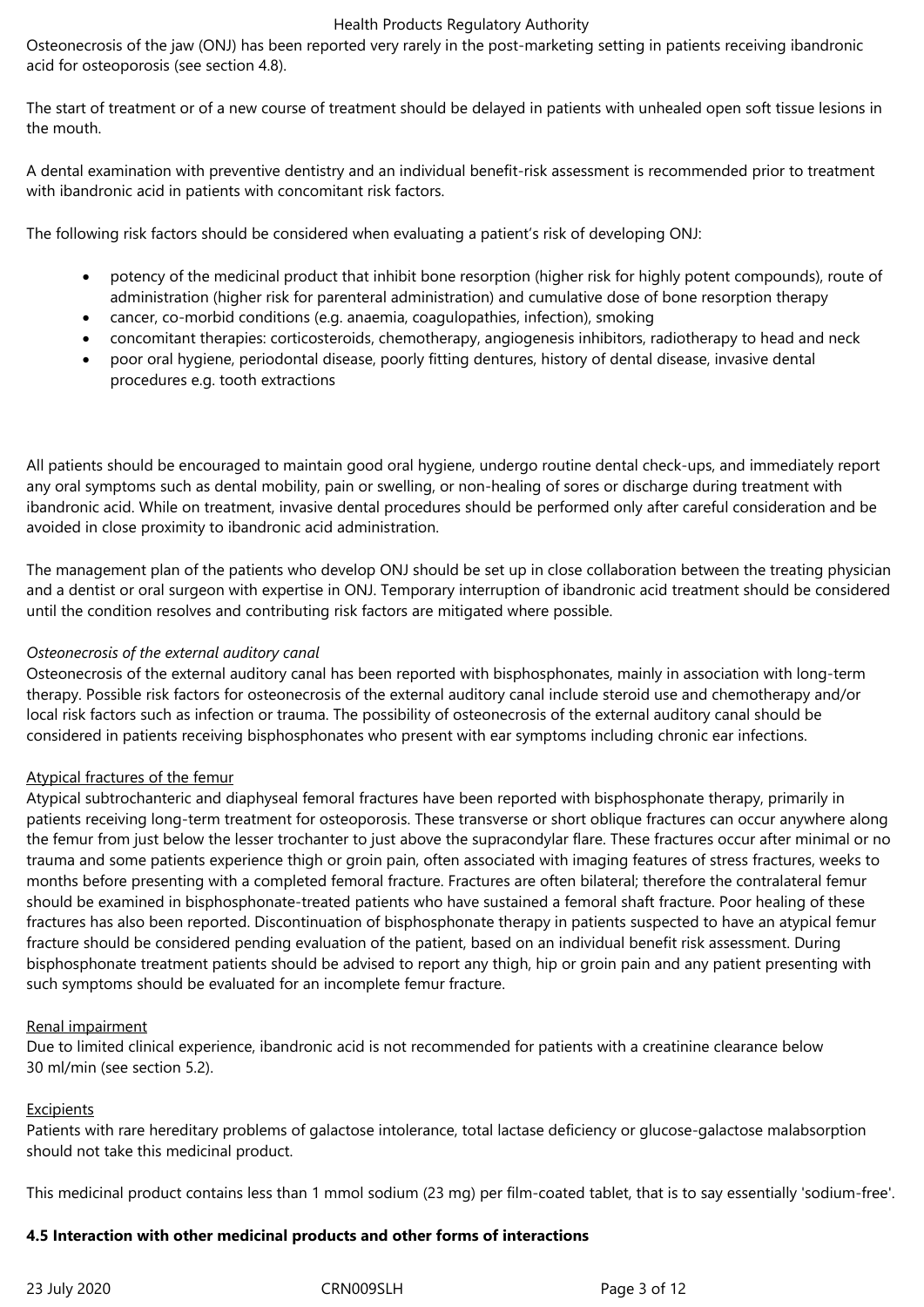# Medicinal product-Food Interaction

Oral bioavailability of ibandronic acid is generally reduced in the presence of food. In particular, products containing calcium, including milk, and other multivalent cations (such as aluminium, magnesium, iron) are likely to interfere with absorption of ibandronic acid, which is consistent with findings in animal studies. Therefore, patients should fast overnight (at least 6 hours) before taking ibandronic acid and continue fasting for 1 hour following intake of ibandronic acid (see section 4.2).

## Interactions with other medicinal products

Metabolic interactions are not considered likely, since ibandronic acid does not inhibit the major human hepatic P450 isoenzymes and has been shown not to induce the hepatic cytochrome P450 system in rats (see section 5.2). Ibandronic acid is eliminated by renal excretion only and does not undergo any biotransformation.

## Calcium supplements, antacids and some oral medicinal products containing multivalent cations

Calcium supplements, antacids and some oral medicinal products containing multivalent cations (such as aluminium, magnesium, iron) are likely to interfere with the absorption of ibandronic acid. Therefore, patients should not take other oral medicinal products for at least 6 hours before taking ibandronic acid and for 1 hour following intake of ibandronic acid.

## Acetylsalicylic acid and NSAIDs

Since Acetylsalicylic acid, Nonsteroidal Anti-Inflammatory medicinal products (NSAIDs) and bisphosphonates are associated with gastrointestinal irritation, caution should be taken during concomitant administration (see section 4.4).

# H<sub>2</sub> blockers or proton pump inhibitors

Of over 1500 patients enrolled in study BM 16549 comparing monthly with daily dosing regimens of ibandronic acid, 14 % and 18 % of patients used histamine (H2) blockers or proton pump inhibitors after one and two years, respectively. Among these patients, the incidence of upper gastrointestinal events in the patients treated with ibandronic acid 150 mg once monthly was similar to that in patients treated with ibandronic acid 2.5 mg daily.

In healthy male volunteers and postmenopausal women, intravenous administration of ranitidine caused an increase in ibandronic acid bioavailability of about 20 %, probably as a result of reduced gastric acidity. However, since this increase is within the normal variability of the bioavailability of ibandronic acid, no dose adjustment is considered necessary when ibandronic acid is administered with  $H_2$ -antagonists or other active substances which increase gastric pH.

# **4.6 Fertility, pregnancy and lactation**

# **Pregnancy**

Ibandronic acid is only for use in postmenopausal women and must not be taken by women of childbearing potential. There are no adequate data from the use of ibandronic acid in pregnant women. Studies in rats have shown some reproductive toxicity (see section 5.3). The potential risk for humans is unknown. Ibandronic acid should not be used during pregnancy.

#### Breastfeeding

It is not known whether ibandronic acid is excreted in human milk. Studies in lactating rats have demonstrated the presence of low levels of ibandronic acid in the milk following intravenous administration. Ibandronic acid should not be used during breastfeeding.

#### **Fertility**

There are no data on the effects of ibandronic acid from humans. In reproductive studies in rats by the oral route, ibandronic acid decreased fertility. In studies in rats using the intravenous route, ibandronic acid decreased fertility at high daily doses (see section 5.3).

# **4.7 Effects on ability to drive and use machines**

On the basis of the pharmacodynamic and pharmacokinetic profile and reported adverse reactions, it is expected that ibandronic acid has no or negligible influence on the ability to drive and use machines.

#### **4.8 Undesirable effects**

#### Summary of the safety profile

23 July 2020 CRN009SLH Page 4 of 12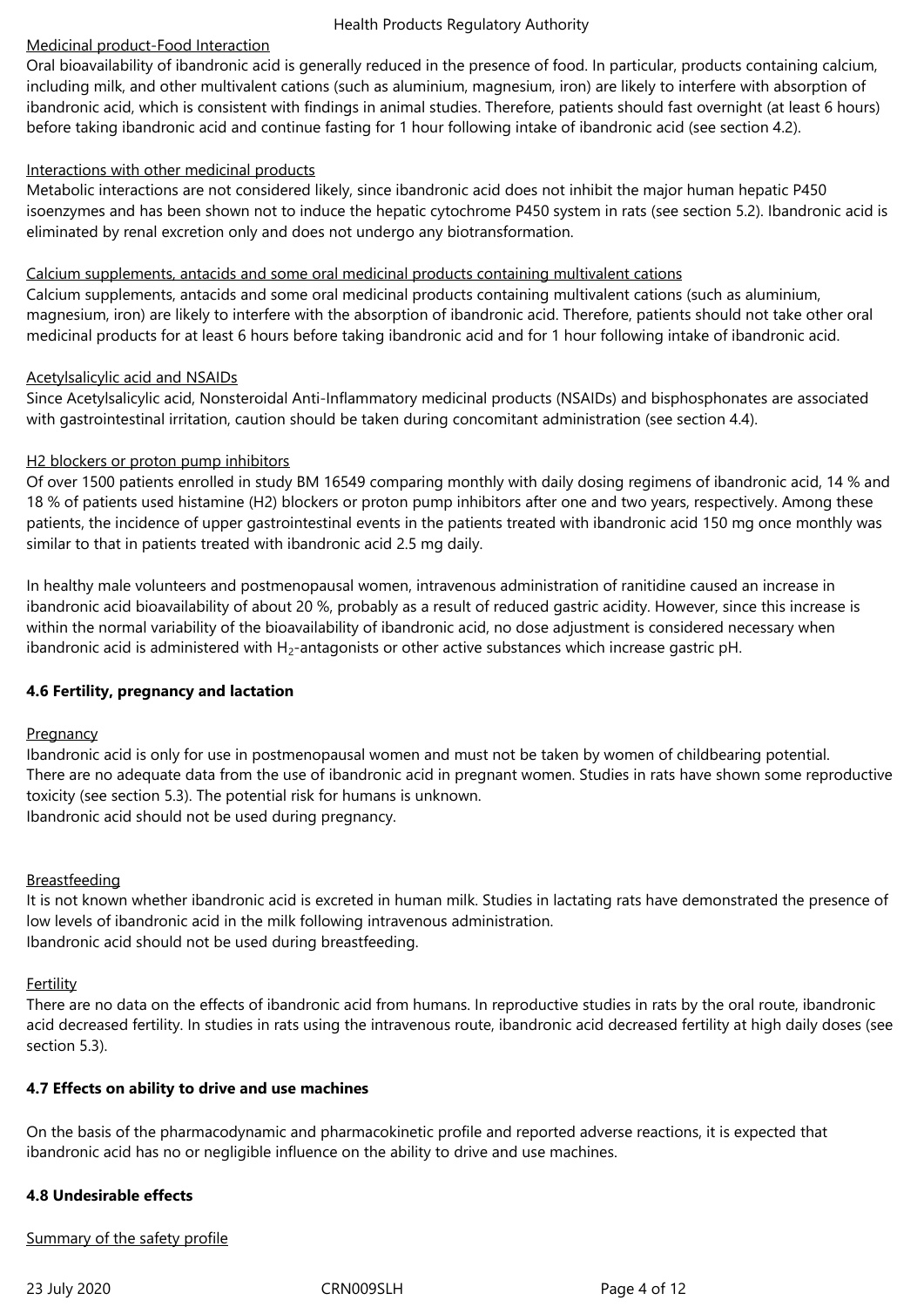The most serious reported adverse reactions are anaphylactic reaction/shock, atypical fractures of the femur, osteonecrosis of the jaw, gastrointestinal irritation, ocular inflammation, (see paragraph "Description of selected adverse reactions" and section 4.4).

The most frequently reported adverse reactions are arthralgia and influenza-like symptoms. These symptoms are typically in association with the first dose, generally of short duration, mild or moderate in intensity, and usually resolve during continuing treatment without requiring remedial measures (see paragraph "Influenza like illness").

## Tabulated list of adverse reactions

In table 1, a complete list of known adverse reactions is presented. The safety of oral treatment with ibandronic acid 2.5 mg daily was evaluated in 1251 patients treated in 4 placebo-controlled clinical studies, with the large majority of patients coming from the pivotal three year fracture study (MF4411).

In a two-year study in postmenopausal women with osteoporosis (BM 16549) the overall safety of ibandronic acid 150 mg once monthly and ibandronic acid 2.5 mg daily was similar. The overall proportion of patients, who experienced an adverse reaction, was 22.7 % and 25.0 % for ibandronic acid 150 mg once monthly after one and two years, respectively. Most cases did not lead to cessation of therapy.

Adverse reactions are listed according to MedDRA system organ class and frequency category. Frequency categories are defined using the following convention: very common ( $\geq 1/10$ ), common ( $\geq 1/100$  to < 1/10), uncommon ( $\geq 1/1,000$  to  $<$  1/100), rare ( $\ge$  1/10,000 to  $<$  1/1,000), very rare ( $<$  1/10,000), not known (cannot be estimated from the available data). Within each frequency grouping, adverse reactions are presented in order of decreasing seriousness.

## **Table 1: Adverse reactions occurring in postmenopausal women receiving ibandronic acid 150 mg once monthly or ibandronic acid 2.5 mg daily in the phase III studies BM16549 and MF4411 and in post-marketing experience.**

| System Organ Common<br><b>Class</b>  |                                                                                                                 | Uncommon                                                                                                                           | Rare                                      | <b>Very rare</b>                                                            |
|--------------------------------------|-----------------------------------------------------------------------------------------------------------------|------------------------------------------------------------------------------------------------------------------------------------|-------------------------------------------|-----------------------------------------------------------------------------|
| Immune system<br>disorders           |                                                                                                                 | Asthma exacerbation                                                                                                                | Hypersensitivity Anaphylactic<br>reaction | reaction/shock<br>*+                                                        |
| Nervous system Headache<br>disorders |                                                                                                                 | <b>Dizziness</b>                                                                                                                   |                                           |                                                                             |
| Eye disorders                        |                                                                                                                 |                                                                                                                                    | Ocular<br>inflammation*+                  |                                                                             |
| disorders*                           | Gastritis,<br>Gastro<br>oesophageal<br>reflux disease,<br>Dyspepsia,<br>Diarrhoea,<br>Abdominal<br>pain, Nausea | Gastrointestinal Oesophagitis, Oesophagitis including oesophageal ulcerations or strictures and<br>dysphagia, Vomiting, Flatulence | Duodenitis                                |                                                                             |
| Skin and<br>subcutaneous             | Rash                                                                                                            |                                                                                                                                    | Angio-oedema,<br>Face oedema,             | Stevens-Johnso<br>Syndrome <sup>+</sup> ,                                   |
| tissues<br>disorders                 |                                                                                                                 |                                                                                                                                    | Urticaria                                 | Erythema<br>Multiforme <sup>+</sup> ,<br>Dermatitis<br>Bullous <sup>+</sup> |

\*\* See further information below

† Identified in post-marketing experience.

Description of selected adverse reactions

#### *Gastrointestinal adverse reactions*

Patients with a previous history of gastrointestinal disease including patients with peptic ulcer without recent bleeding or hospitalisation, and patients with dyspepsia or reflux controlled by medication were included in the once monthly treatment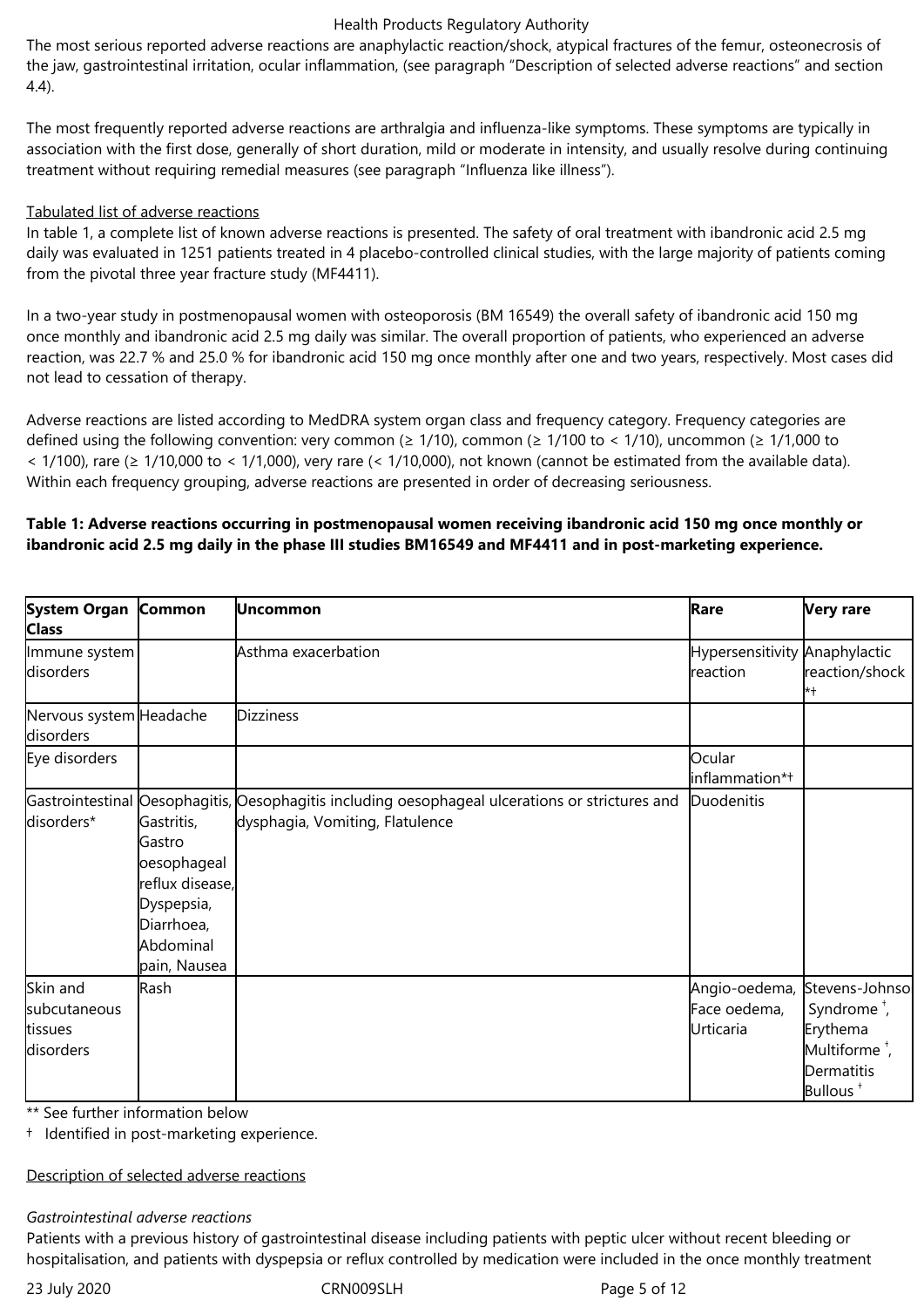study. For these patients, there was no difference in the incidence of upper gastrointestinal adverse events with the 150 mg once monthly regimen compared to the 2.5 mg daily regimen.

#### *Influenza-like illness*

Influenza-like illness includes events reported as acute phase reaction or symptoms including myalgia, arthralgia, fever, chills, fatigue, nausea, loss of appetite, or bone pain.

#### *Osteonecrosis of the jaw*

Cases of osteonecrosis of the jaw have been reported, predominantly in cancer patients treated with medicinal products that inhibit bone resorption, such as ibandronic acid (see section 4.4.) Cases of ONJ have been reported in the post marketing setting for ibandronic acid.

#### *Ocular inflammation*

Ocular inflammation events such as uveitis, episcleritis and scleritis have been reported with ibandronic acid. In some cases, these events did not resolve until the ibandronic acid was discontinued.

#### *Anaphylactic reaction/shock*

Cases of anaphylactic reaction/shock, including fatal events, have been reported in patients treated with intravenous ibandronic acid.

#### Reporting of suspected adverse reactions

Reporting suspected adverse reactions after authorisation of the medicinal product is important. It allows continued monitoring of the benefit/risk balance of the medicinal product. Healthcare professionals are asked to report any suspected adverse reactions via HPRA Pharmacovigilance, Earlsfort Terrace, IRL - Dublin 2; Tel: +353 1 6764971; Fax: +353 1 6762517. Website: www.hpra.ie; E-mail: medsafety@hpra.ie.

#### **4.9 Overdose**

No specific information is available on the treatment of over dosage with ibandronic acid.

However, based on a knowledge of this class of compounds, oral over-dosage may result in upper gastrointestinal adverse reactions (such as upset stomach, dyspepsia, oesophagitis, gastritis, or ulcer) or hypocalcaemia. Milk or antacids should be given to bind ibandronic acid, and any adverse reactions treated symptomatically. Owing to the risk of oesophageal irritation, vomiting should not be induced and the patient should remain fully upright.

# **5 PHARMACOLOGICAL PROPERTIES**

#### **5.1 Pharmacodynamic properties**

Pharmacotherapeutic group: Medicinal products for treatment of bone diseases, bisphosphonates, ATC code: M05BA06

#### Mechanism of action

Ibandronic acid is a highly potent bisphosphonate belonging to the nitrogen-containing group of bisphosphonates, which act selectively on bone tissue and specifically inhibit osteoclast activity without directly affecting bone formation. It does not interfere with osteoclast recruitment. Ibandronic acid leads to progressive net gains in bone mass and a decreased incidence of fractures through the reduction of elevated bone turnover towards premenopausal levels in postmenopausal women.

#### Pharmacodynamic effects

The pharmacodynamic action of ibandronic acid is inhibition of bone resorption. In vivo, ibandronic acid prevents experimentally induced bone destruction caused by cessation of gonadal function, retinoids, tumours or tumour extracts. In young (fast growing) rats, the endogenous bone resorption is also inhibited, leading to increased normal bone mass compared with untreated animals. Animal models confirm that ibandronic acid is a highly potent inhibitor of osteoclastic activity. In growing rats, there was no evidence of impaired mineralisation even at doses greater than 5,000 times the dose required for osteoporosis treatment.

Both daily and intermittent (with prolonged dose-free intervals) long-term administration in rats, dogs and monkeys was associated with formation of new bone of normal quality and maintained or increased mechanical strength even at doses in the toxic range. In humans, the efficacy of both daily and intermittent administration with a dose-free interval of 9-10 weeks of ibandronic acid was confirmed in a clinical trial (MF 4411), in which ibandronic acid demonstrated anti-fracture efficacy.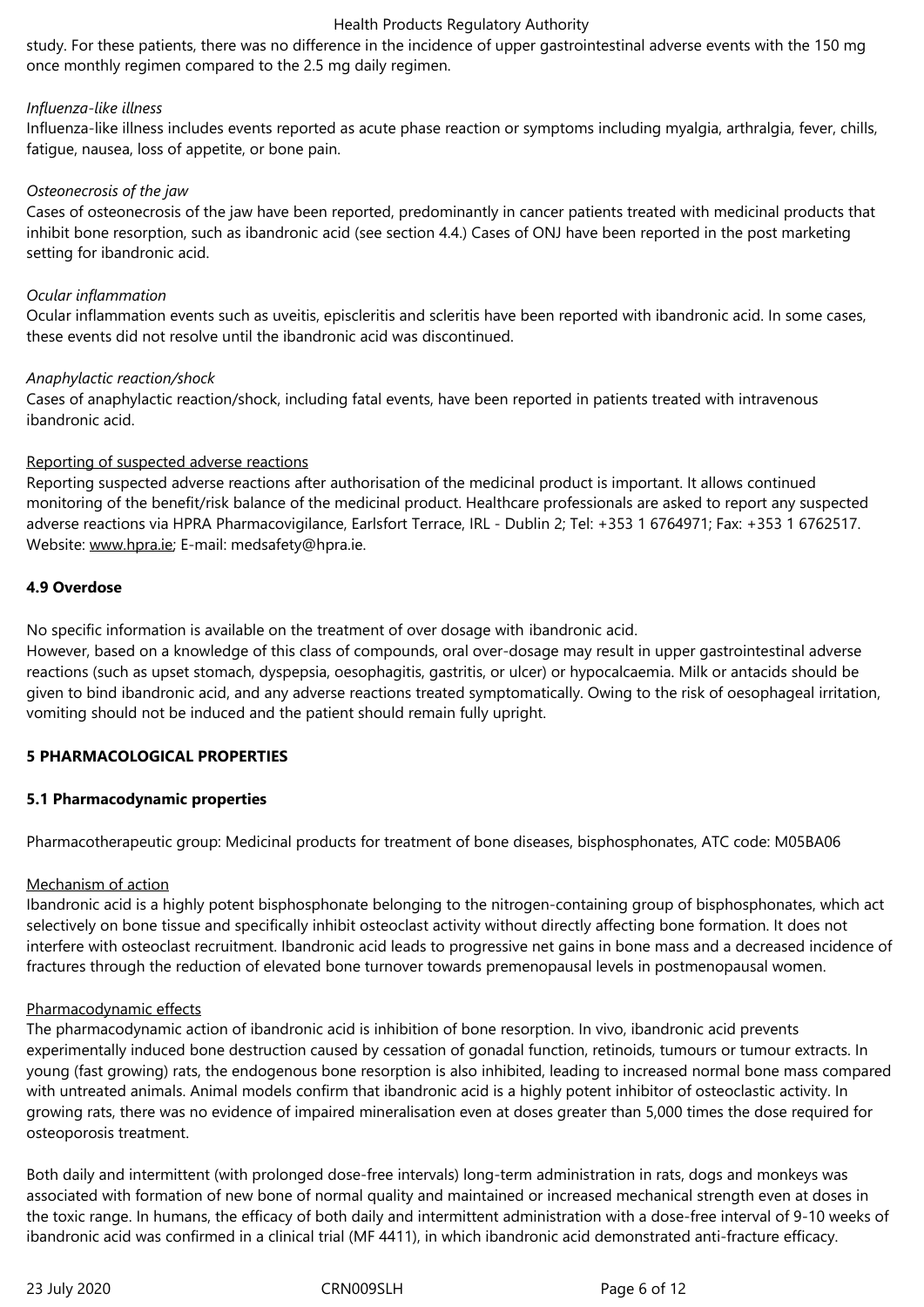In animal models ibandronic acid produced biochemical changes indicative of dose- dependent inhibition of bone resorption, including suppression of urinary biochemical markers of bone collagen degradation (such as deoxypyridinoline, and cross-linked N-telopeptides of type I collagen (NTX)).

In a Phase 1 bioequivalence study conducted in 72 postmenopausal women receiving 150 mg orally every 28 days for a total of four doses, inhibition in serum CTX following the first dose was seen as early as 24 hours post-dose (median inhibition 28 %), with median maximal inhibition (69 %) seen 6 days later. Following the third and fourth dose, the median maximum inhibition 6 days post dose was 74 % with reduction to a median inhibition of 56 % seen 28 days following the fourth dose. With no further dosing, there is a loss of suppression of biochemical markers of bone resorption.

## Clinical efficacy

Independent risk factors, for example, low BMD, age, the existence of previous fractures, a family history of fractures, high bone turnover and low body mass index should be considered in order to identify women at increased risk of osteoporotic fractures.

*Ibandronic acid 150 mg once monthly*

## Bone mineral density (BMD)

Ibandronic acid 150 mg once monthly was shown to be at least as effective as ibandronic acid 2.5 mg daily at increasing BMD in a two year, double-blind, multicentre study (BM 16549) of postmenopausal women with osteoporosis (lumbar spine BMD T score below -2.5 SD at baseline). This was demonstrated in both the primary analysis at one year and in the confirmatory analysis at two years endpoint (Table 2).

# **Table 2: Mean relative change from baseline of lumbar spine, total hip, femoral neck and trochanter BMD after one year (primary analysis) and two years of treatment (Per-Protocol Population) in study BM 16549.**

|                                                       | One year data in study BM 16549                                   |                                     | Two year data in study BM 16549               |                                                     |
|-------------------------------------------------------|-------------------------------------------------------------------|-------------------------------------|-----------------------------------------------|-----------------------------------------------------|
| Mean relative changes<br>from baseline %<br>[95 % CI] | libandronic acid<br>$[2.5 \text{ mg daily} (N=318)]$ once monthly | ibandronic acid 150 mg<br>$(N=320)$ | libandronic acid<br>2.5 mg daily<br>$(N=294)$ | ibandronic acid 150 mg<br>once monthly<br>$(N=291)$ |
| Lumbar spine<br>ll2-l4 BMD                            | [3.9 [3.4, 4.3]                                                   | $4.9$ [4.4, 5.3]                    | [5.0 [4.4, 5.5]                               | [6.6 [6.0, 7.1]                                     |
| Total hip BMD                                         | [2.0 [1.7, 2.3]                                                   | [3.1 [2.8, 3.4]                     | [2.5 [2.1, 2.9]                               | $[4.2$ [3.8, 4.5]                                   |
| Femoral neck BMD                                      | [1.7 [1.3, 2.1]                                                   | [2.2 [1.9, 2.6]                     | [1.9 [1.4, 2.4]                               | [3.1 [2.7, 3.6]                                     |
| Trochanter BMD                                        | [3.2 [2.8, 3.7]                                                   | $4.6$ [4.2, 5.1]                    | [4.0 [3.5, 4.5]                               | $[6.2$ [5.7, 6.7]                                   |

Furthermore, ibandronic acid 150 mg once monthly was proven superior to ibandronic acid 2.5 mg daily for increases in lumbar spine BMD in a prospectively planned analysis at one year,  $p=0.002$ , and at two years,  $p<0.001$ .

At one year (primary analysis), 91.3 % (p=0.005) of patients receiving ibandronic acid 150 mg once monthly had a lumbar spine BMD increase above or equal to baseline (BMD responders), compared with 84.0 % of patients receiving ibandronic acid 2.5 mg daily. At two years, 93.5 % (p=0.004) and 86.4 % of patients receiving ibandronic acid 150 mg once monthly or ibandronic acid 2.5 mg daily, respectively, were responders.

For total hip BMD, 90.0 % (p<0.001) of patients receiving ibandronic acid 150 mg once monthly and 76.7 % of patients receiving ibandronic acid 2.5 mg daily had total hip BMD increases above or equal to baseline at one year. At two years 93.4 % (p<0.001) of patients receiving ibandronic acid 150 mg once monthly and 78.4 %, of patients receiving ibandronic acid 2.5 mg daily had total hip BMD increases above or equal to baseline.

When a more stringent criterion is considered, which combines both lumbar spine and total hip BMD, 83.9 % (p<0.001) and 65.7 % of patients receiving ibandronic acid 150 mg once monthly or ibandronic acid 2.5 mg daily, respectively, were responders at one year. At two years, 87.1 % (p<0.001) and 70.5 % of patients met this criterion in the 150 mg monthly and 2.5 mg daily arms respectively.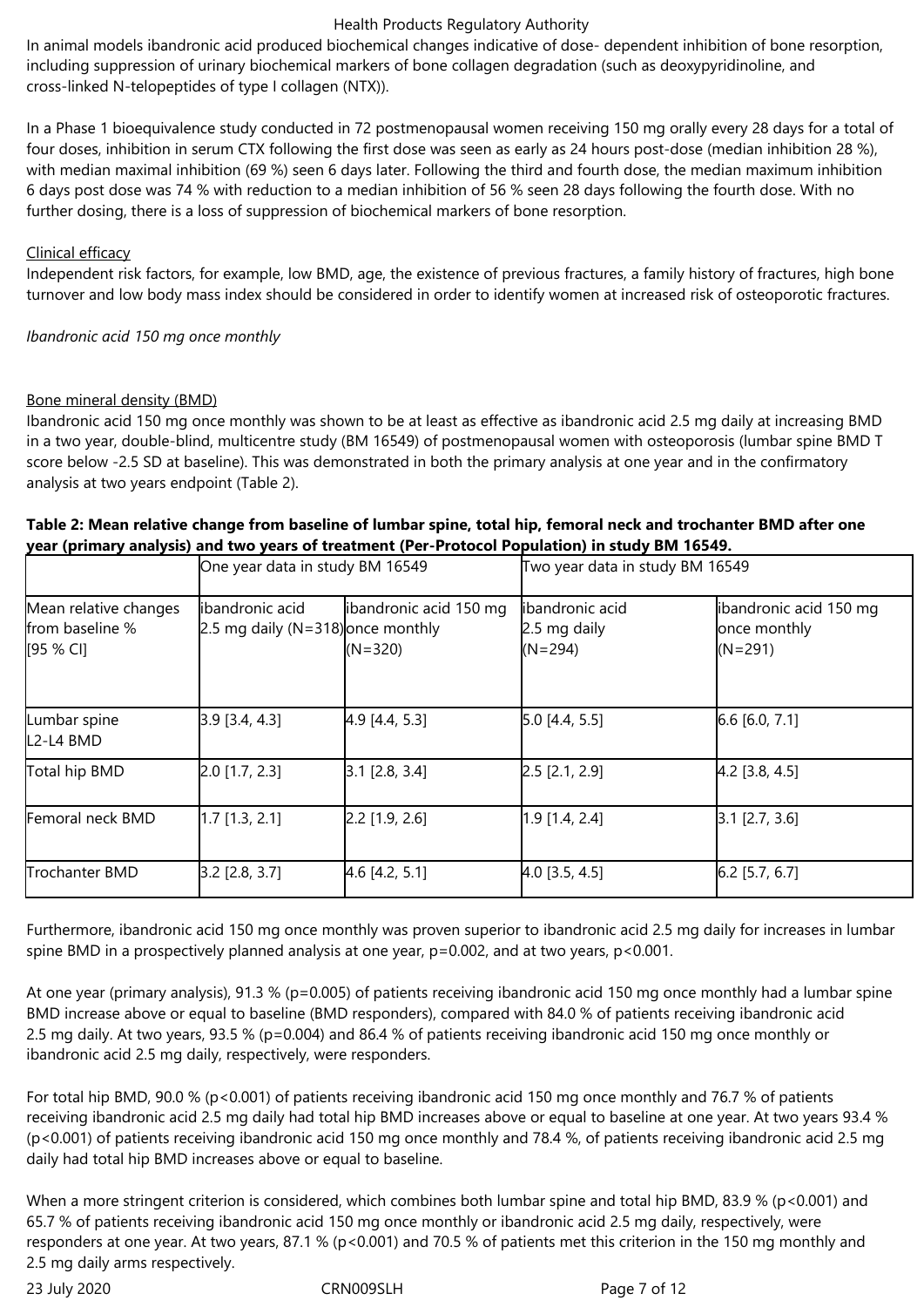# Biochemical markers of bone turn-over

Clinically meaningful reductions in serum CTX levels were observed at all time points measured, i.e. months 3, 6, 12 and 24. After one year (primary analysis) the median relative change from baseline was -76 % for ibandronic acid 150 mg once monthly and -67 % for ibandronic acid 2.5 mg daily. At two years the median relative change was -68 % and -62 %, in the 150 mg monthly and 2.5 mg daily arms respectively.

At one year, 83.5 % (p= 0.006) of patients receiving ibandronic acid 150 mg once monthly and 73.9 % of patients receiving ibandronic acid 2.5 mg daily were identified as responders (defined as a decrease ≥50 % from baseline). At two years 78.7 % (p=0.002) and 65.6 % of patients were identified as responders in the 150 mg monthly and 2.5 mg daily arms respectively. Based on the results of study BM 16549, ibandronic acid 150 mg once monthly is expected to be at least as effective in preventing fractures as ibandronic acid 2.5 mg daily.

# *Ibandronic acid 2.5 mg daily*

In the initial three-year, randomised, double-blind, placebo-controlled, fracture study (MF 4411), a statistically significant and medically relevant decrease in the incidence of new radiographic morphometric and clinical vertebral fractures was demonstrated (table 3). In this study, ibandronic acid was evaluated at oral doses of 2.5 mg daily and 20 mg intermittently as an exploratory regimen. Ibandronic acid was taken 60 minutes before the first food or drink of the day (post-dose fasting period). The study enrolled women aged 55 to 80 years, who were at least 5 years postmenopausal, who had a BMD at lumbar spine of 2 to 5 SD below the premenopausal mean (T-score) in at least one vertebra [L1-L4], and who had one to four prevalent vertebral fractures. All patients received 500 mg calcium and 400 IU vitamin D daily. Efficacy was evaluated in 2,928 patients. Ibandronic acid 2.5 mg administered daily, showed a statistically significant and medically relevant reduction in the incidence of new vertebral fractures. This regimen reduced the occurrence of new radiographic vertebral fractures by 62 % (p=0.0001) over the three year duration of the study. A relative risk reduction of 61 % was observed after 2 years (p=0.0006). No statistically significant difference was attained after 1 year of treatment (p=0.056). The anti-fracture effect was consistent over the duration of the study. There was no indication of a waning of the effect over time.

The incidence of clinical vertebral fractures was also significantly reduced by 49 % (p=0.011). The strong effect on vertebral fractures was furthermore reflected by a statistically significant reduction of height loss compared to placebo (p<0.0001).

|                                                                                        | Placebo<br>$(N=974)$                         | ibandronic acid 2.5 mg daily (N=977)                 |
|----------------------------------------------------------------------------------------|----------------------------------------------|------------------------------------------------------|
| Relative Risk Reduction New morphometric vertebral fractures                           |                                              | 62 % (40.9, 75.1)                                    |
| Incidence of new morphometric vertebral fractures                                      | $[9.56\% (7.5, 11.7)$ 4.68 % (3.2, 6.2)      |                                                      |
| Relative risk reduction of clinical vertebral fracture                                 |                                              | 49 % (14.03, 69.49)                                  |
| Incidence of clinical vertebral fracture                                               |                                              | $[5.33 \times (3.73, 6.92)]2.75 \times (1.61, 3.89)$ |
| BMD - mean change relative to baseline lumbar spine at year $3 1.26 \times (0.8, 1.7)$ |                                              | $6.54\%$ (6.1, 7.0)                                  |
| BMD - mean change relative to baseline total hip at year 3                             | $-0.69$ % ( $-1.0, -0.4$ ) 3.36 % (3.0, 3.7) |                                                      |

# **Table 3: Results from 3 years fracture study MF 4411 (%, 95 % CI)**

The treatment effect of ibandronic acid was further assessed in an analysis of the subpopulation of patients who at baseline had a lumbar spine BMD T-score below -2.5. The vertebral fracture risk reduction was very consistent with that seen in the overall population.

# **Table 4: Results from 3 years fracture study MF 4411 (%, 95 % CI) for patients with lumbar spine BMD T-score below -2.5 at baseline**

| rebu                  | ibandronic acid 2.5 mg daily ( $N = 575$ ) |
|-----------------------|--------------------------------------------|
| $-0.7$<br>(N<br>- 587 |                                            |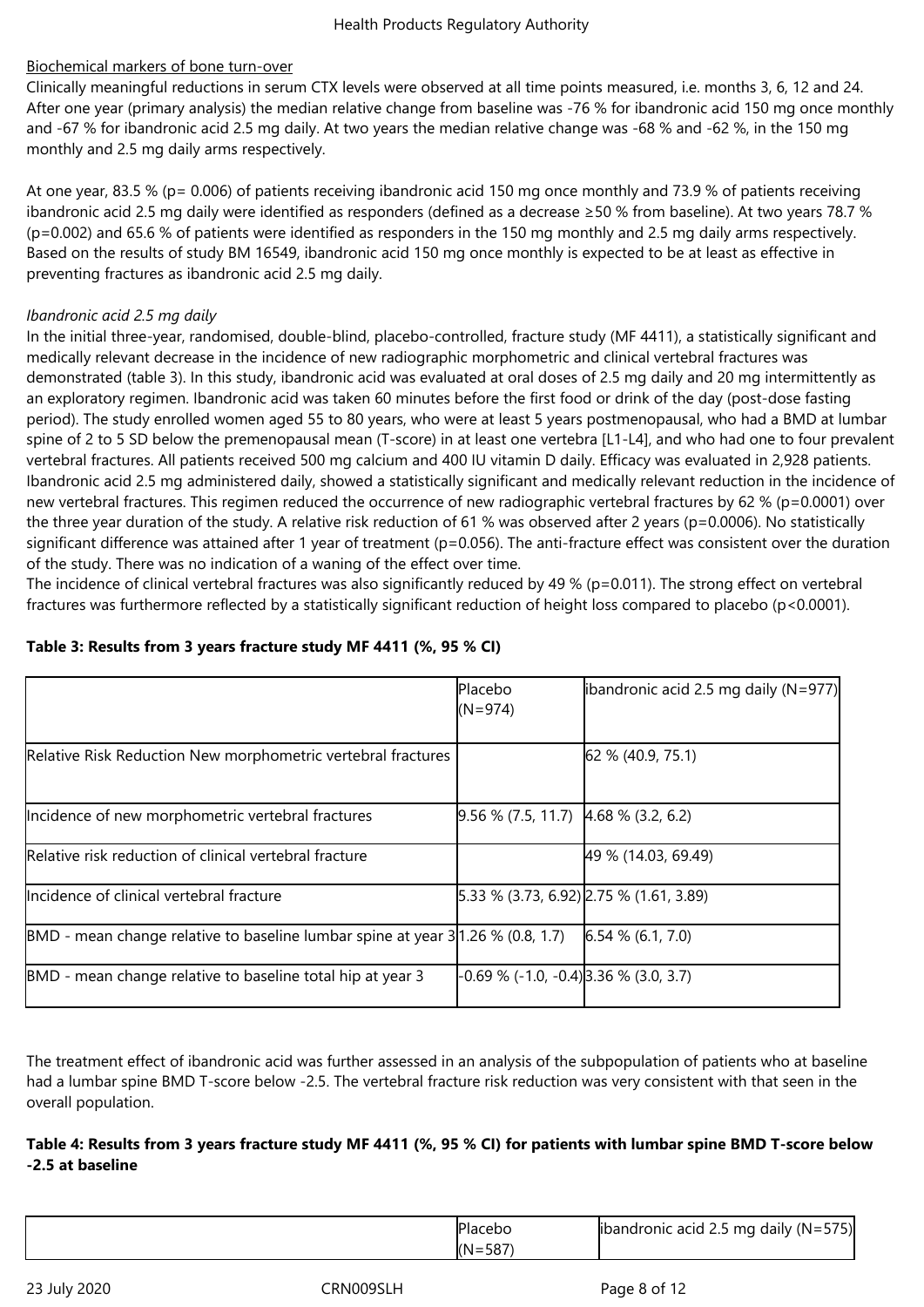|                                                                                      | Prediction required in the research of the second second in the second second in the second second in the second second in the second second second in the second second second second second second second second second seco |                       |
|--------------------------------------------------------------------------------------|--------------------------------------------------------------------------------------------------------------------------------------------------------------------------------------------------------------------------------|-----------------------|
| Relative Risk Reduction New morphometric vertebral fractures                         |                                                                                                                                                                                                                                | 59 % (34.5, 74.3)     |
|                                                                                      |                                                                                                                                                                                                                                |                       |
| Incidence of new morphometric vertebral fractures                                    | $[12.54 \times (9.53, 15.55)]$ 5.36 % (3.31, 7.41)                                                                                                                                                                             |                       |
| Relative risk reduction of clinical vertebral fracture                               |                                                                                                                                                                                                                                | 50 % (9.49, 71.91)    |
| Incidence of clinical vertebral fracture                                             | $6.97\%$ (4.67, 9.27)                                                                                                                                                                                                          | $3.57$ % (1.89, 5.24) |
| $ BMD -$ mean change relative to baseline lumbar spine at year 3   1.13 % (0.6, 1.7) |                                                                                                                                                                                                                                | $7.01\%$ (6.5, 7.6)   |
| BMD - mean change relative to baseline total hip at year 3                           | $\left[-0.70\%(-1.1,-0.2)\right]$ $\left[3.59\%(3.1,4.1)\right]$                                                                                                                                                               |                       |

In the overall patient population of the study MF4411, no reduction was observed for non-vertebral fractures, however daily ibandronic acid appeared to be effective in a high-risk subpopulation (femoral neck BMD T-score < -3.0), where a non-vertebral fracture risk reduction of 69 % was observed.

Daily treatment with 2.5 mg resulted in progressive increases in BMD at vertebral and nonvertebral sites of the skeleton.

Three-year lumbar spine BMD increase compared to placebo was 5.3 % and 6.5 % compared to baseline. Increases at the hip compared to baseline were 2.8 % at the femoral neck, 3.4 % at the total hip, and 5.5 % at the trochanter.

Biochemical markers of bone turnover (such as urinary CTX and serum Osteocalcin) showed the expected pattern of suppression to premenopausal levels and reached maximum suppression within a period of 3-6 months.

A clinically meaningful reduction of 50 % of biochemical markers of bone resorption was observed as early as one month after start of treatment with ibandronic acid 2.5 mg.

Following treatment discontinuation, there is a reversion to the pathological pre-treatment rates of elevated bone resorption associated with postmenopausal osteoporosis. The histological analysis of bone biopsies after two and three years of treatment of postmenopausal women showed bone of normal quality and no indication of a mineralisation defect.

#### Paediatric population (see section 4.2 and section 5.2)

Ibandronic acid was not studied in the paediatric population, therefore no efficacy or safety data are available for this patient population.

#### **5.2 Pharmacokinetic properties**

The primary pharmacological effects of ibandronic acid on bone are not directly related to actual plasma concentrations, as demonstrated by various studies in animals and humans.

#### **Absorption**

The absorption of ibandronic acid in the upper gastrointestinal tract is rapid after oral administration and plasma concentrations increase in a dose-proportional manner up to 50 mg oral intake, with greater than dose-proportional increases seen above this dose. Maximum observed plasma concentrations were reached within 0.5 to 2 hours (median 1 hour) in the fasted state and absolute bioavailability was about 0.6 %. The extent of absorption is impaired when taken together with food or beverages (other than water). Bioavailability is reduced by about 90 % when ibandronic acid is administered with a standard breakfast in comparison with bioavailability seen in fasted subjects. There is no meaningful reduction in bioavailability provided ibandronic acid is taken 60 minutes before the first food of the day. Both bioavailability and BMD gains are reduced when food or beverage is taken less than 60 minutes after ibandronic acid is ingested.

#### **Distribution**

After initial systemic exposure, ibandronic acid rapidly binds to bone or is excreted into urine. In humans, the apparent terminal volume of distribution is at least 90 l and the amount of dose reaching the bone is estimated to be 40-50 % of the circulating dose. Protein binding in human plasma is approximately 85-87 % (determined *in vitro* at therapeutic concentrations), and thus there is a low potential for interaction with other medicinal products due to displacement.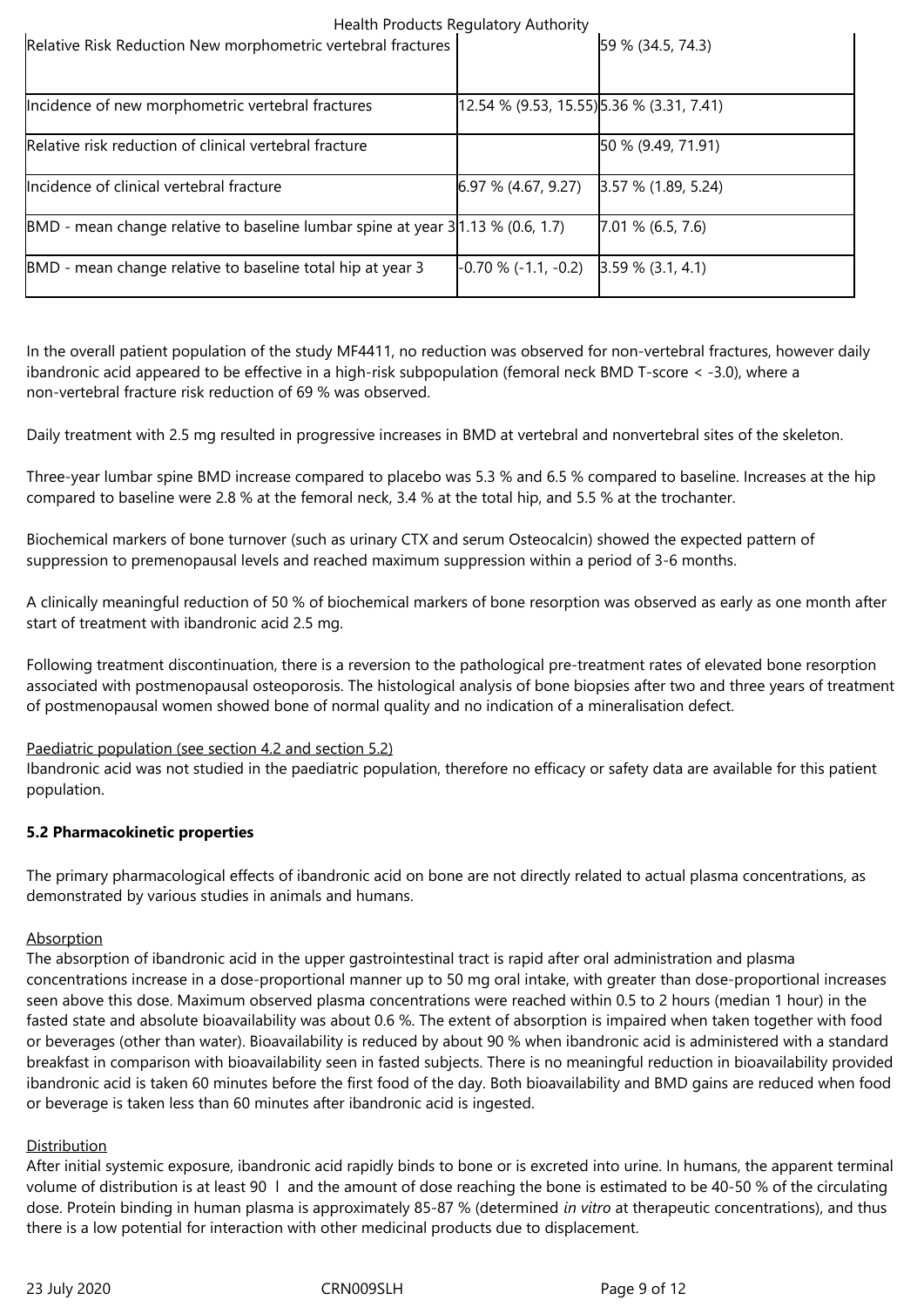## Biotransformation

There is no evidence that ibandronic acid is metabolised in animals or humans.

## Elimination

The absorbed fraction of ibandronic acid is removed from the circulation via bone absorption (estimated to be 40-50 % in postmenopausal women) and the remainder is eliminated unchanged by the kidney. The unabsorbed fraction of ibandronic acid is eliminated unchanged in the faeces.

The range of observed apparent half-lives is broad, the apparent terminal half-life is generally in the range of 10-72 hours. As the values calculated are largely a function of the duration of study, the dose used, and assay sensitivity, the true terminal half-life is likely to be substantially longer, in common with other bisphosphonates. Early plasma levels fall quickly reaching 10 % of peak values within 3 and 8 hours after intravenous or oral administration respectively.

Total clearance of ibandronic acid is low with average values in the range 84-160 ml/min. Renal clearance (about 60 ml/min in healthy postmenopausal females) accounts for 50-60 % of total clearance and is related to creatinine clearance. The difference between the apparent total and renal clearances is considered to reflect the uptake by bone.

The secretory pathway appears not to include known acidic or basic transport systems involved in the excretion of other active substances. In addition, ibandronic acid does not inhibit the major human hepatic P450 isoenzymes and does not induce the hepatic cytochrome P450 system in rats.

## Pharmacokinetics in special clinical situations

## *Gender*

Bioavailability and pharmacokinetics of ibandronic acid are similar in men and women.

#### *Race*

There is no evidence for any clinically relevant inter-ethnic differences between Asians and Caucasians in ibandronic acid disposition. There are few data available on patients of African origin.

#### *Renal impairment*

Renal clearance of ibandronic acid in patients with various degrees of renal impairment is linearly related to creatinine clearance. No dose adjustment is necessary for patients with mild or moderate renal impairment (CLcr equal or greater than 30 ml/min), as shown in study BM 16549 where the majority of patients had mild to moderate renal impairment.

Subjects with severe renal failure (CLcr less than 30 ml/min) receiving daily oral administration of 10 mg ibandronic acid for 21 days, had 2-3 fold higher plasma concentrations than subjects with normal renal function and total clearance of ibandronic acid was 44 ml/min. After intravenous administration of 0.5 mg, total, renal, and non-renal clearances decreased by 67 %, 77 % and 50 %, respectively, in subjects with severe renal failure but there was no reduction in tolerability associated with the increase in exposure. Due to the limited clinical experience, ibandronic acid is not recommended in patients with severe renal impairment (see section 4.2 and section 4.4). The pharmacokinetics of ibandronic acid was not assessed in patients with end-stage renal disease managed by other than haemodialysis. The pharmacokinetics of ibandronic acid in these patients is unknown, and ibandronic acid should not be used under these circumstances.

#### *Hepatic impairment (see section 4.2)*

There are no pharmacokinetic data for ibandronic acid in patients who have hepatic impairment. The liver has no significant role in the clearance of ibandronic acid which is not metabolised but is cleared by renal excretion and by uptake into bone. Therefore dose adjustment is not necessary in patients with hepatic impairment.

#### *Elderly(see section 4.2)*

In a multivariate analysis, age was not found to be an independent factor of any of the pharmacokinetic parameters studied. As renal function decreases with age this is the only factor to take into consideration (see renal impairment section).

# *Paediatric population (see section 4.2 and section 5.1)*

There are no data on the use of ibandronic acid in these age groups.

# **5.3 Preclinical safety data**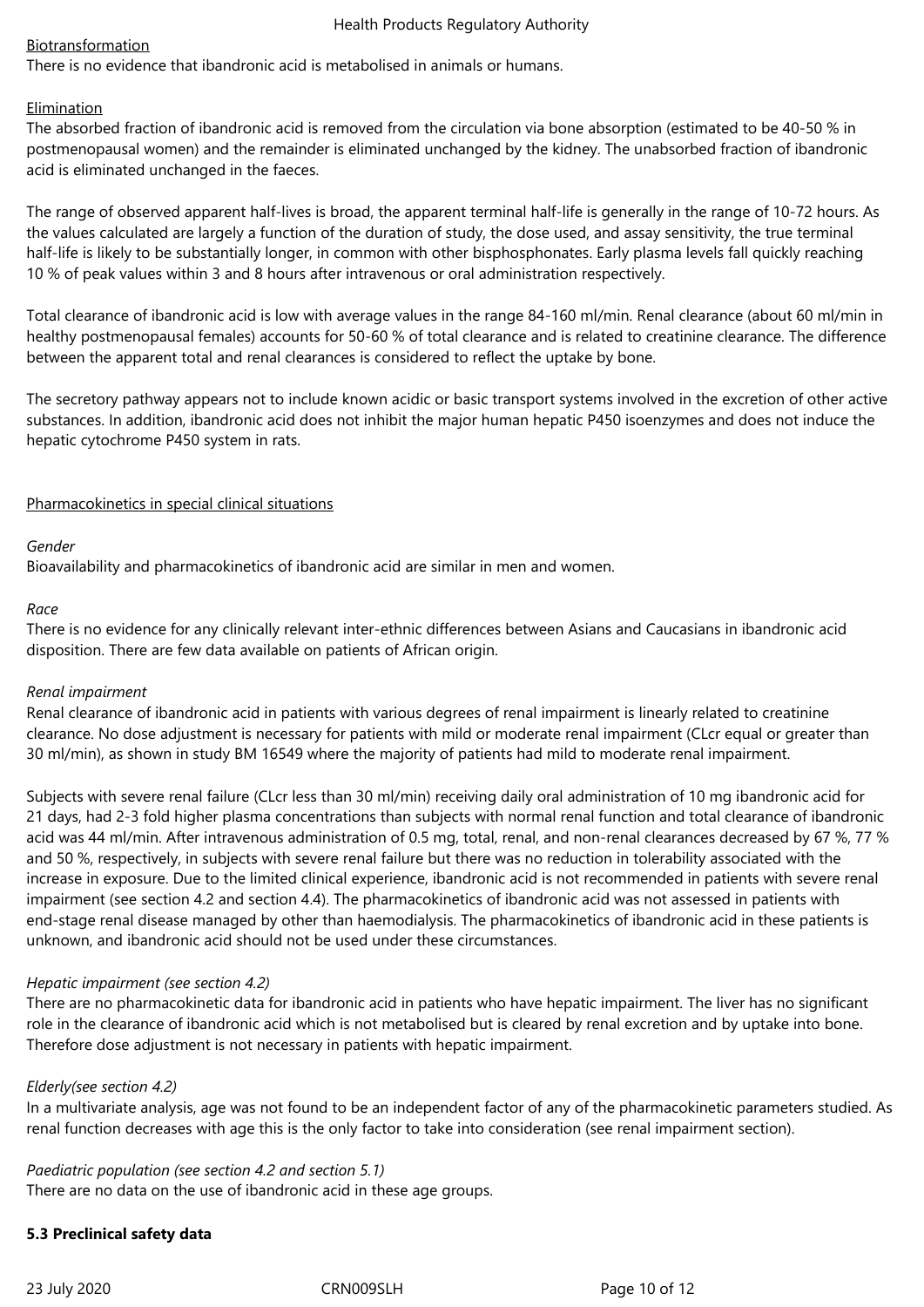Toxic effects, e.g. signs of renal damage, were observed in dogs only at exposures considered sufficiently in excess of the maximum human exposure indicating little relevance to clinical use.

## Mutagenicity/Carcinogenicity:

No indication of carcinogenic potential was observed. Tests for genotoxicity revealed no evidence of genetic activity for ibandronic acid.

## Reproductive toxicity:

There was no evidence for a direct foetal toxic or teratogenic effect of ibandronic acid in orally treated rats and rabbits and there were no adverse effects on the development in  $F_1$  offspring in rats at an extrapolated exposure of at least 35 times above human exposure. In reproductive studies in rats by the oral route effects on fertility consisted of increased preimplantation losses at dose levels of 1 mg/kg/day and higher. In reproductive studies in rats by the intravenous route, ibandronic acid decreased sperm counts at doses of 0.3 and 1 mg/kg/day and decreased fertility in males at 1 mg/kg/day and in females at 1.2 mg/kg/day. Adverse effects of ibandronic acid in reproductive toxicity studies in the rat were those observed with bisphosphonates as a class. They include a decreased number of implantation sites, interference with natural delivery (dystocia), and an increase in visceral variations (renal pelvis ureter syndrome).

## **6 PHARMACEUTICAL PARTICULARS**

# **6.1 List of excipients**

*Tablet core*  Lactose Monohydrate Crospovidone (E1202) Cellulose, microcrystalline (E460) Silica, Colloidal Anhydrous (E551) Sodium Stearyl Fumarate

*Tablet coating*  Poly (Vinyl Alcohol) Macrogols/PEG 3350 Talc (E553b) Titanium dioxide (E171)

# **6.2 Incompatibilities**

Not applicable.

# **6.3 Shelf life**

2 years (OPA/Al/PVC: Al blisters)

3 years (PVC/PVDC: Aluminium blisters)

# **6.4 Special precautions for storage**

This medicinal product does not require any special storage conditions.

# **6.5 Nature and contents of container**

OPA/Al/PVC:Al blisters in carton boxes containing 1, 3, 6, 9 or 12 tablets.

PVC/PVDC:Aluminium blisters in carton boxes containing 1, 3, 6, 9 or 12 tablets.

Not all pack sizes may be marketed.

#### **6.6 Special precautions for disposal**